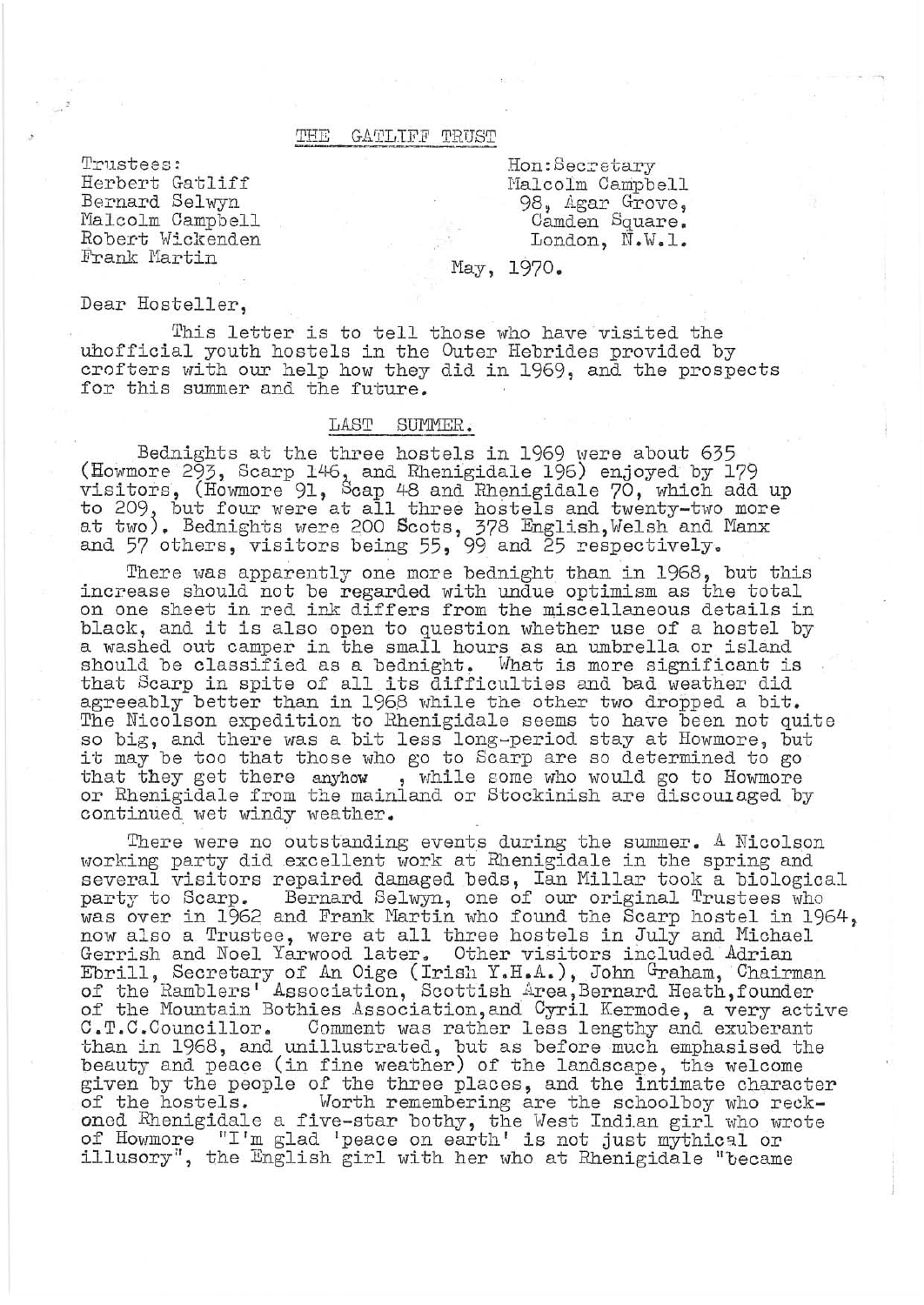aware of gradually emerging into the perfect, quiet and belonging" aware of gradually emerging into the perfect, quiet and below<br>and the older hosteller who wrote of it as " a very splended<br>reminder of things which too many of us have forgotten."

For those who have often visited the Outer Isles and known the hostels for some years all this was hardly news. But for most visitors the hostels, and for many the whole Outer Hebrides, were a new, maybe an intensely new, experience. Those who run great bodies like the Y .I-I.A. **'s.** are often inclined to spend more effort on new jobs that are news to them than on existing ones that are new to hostellers, which is far more important. "Not till the fire is sinking in the grate, Seek we dynamically to expand."

### RUTURE PROSPECTS

In the autumn there was some news, that from Howmore fairly good, that from Scarp not so good.

We decided the time had come to put in electricity at Howmore, partly because it is safer. Mrs. MacSween has met the cost of connection which is of course an improvement of the house. We had expected to meet the whole cost of internal wiring and equipment, but it would have been a heavy charge on our margin and we were very glad to receive a special donation to meet the excess over the margin we<br>already had available. The job has not yet been done, but we hope all eady had available. The job has not yet been done, because, it will be before the summer. We call this fairly good news, because, some of you may feel that while more light is welcome to make Nescafe some or you may reel that while more light is welcome to make wescare<br>and cook beans (the main diet of hostellers nowdays) it may be rather too bright for fireside conversation or meditation appropriate to , South Uist. If you can suggest minor improvements to meet this point, we will be happy to consider them. (The supreme success in this line was the lighting of the hostel, now alas lost, at Chaldon in Surrey).

The news from Scarp was not so good. We heard in October that part of the roof had fallen in, and the house was no longer habitable. part of the roof had failed in, and the house was no longer habits<br>We were not clear which part, or whether it was due to Act of God (wind) or act of cow (grazing) - the hostel is believed to be the only inhabited house in Britain (except perhaps flats in the Barbican in the City of London) that has grazing grass on the roof. At Easter however Michael Gerrish and two friends went over with a lot of polythene, found it was only the barn end that had fallen in, probably by act of sheep, not cow, and made the hostel part weatherproof for at any rate another summer, though perhaps after that the walls will fall in or out. Whilte more people are leaving the island, one or twill in or cas. While more poople are round, at any rate for some two are likely to remain all the year round, at any rate for some years. We are considering whether we should try to get the use of some other building.

# GENERAL CONCLUSION.

The total bednights of these three hostels  $(600+)$  would hardly be held by the Y.H.A.'s to justify the establishment of one official hostel, even of the simplest kind, and yet they are not only unique as hostels but enable hostellers 'to reach and live a little. while in places of outstanding characters, and beauty. There is need of more such hostels in the islands, Lewis, Barra, Coll, Jura, outliers of